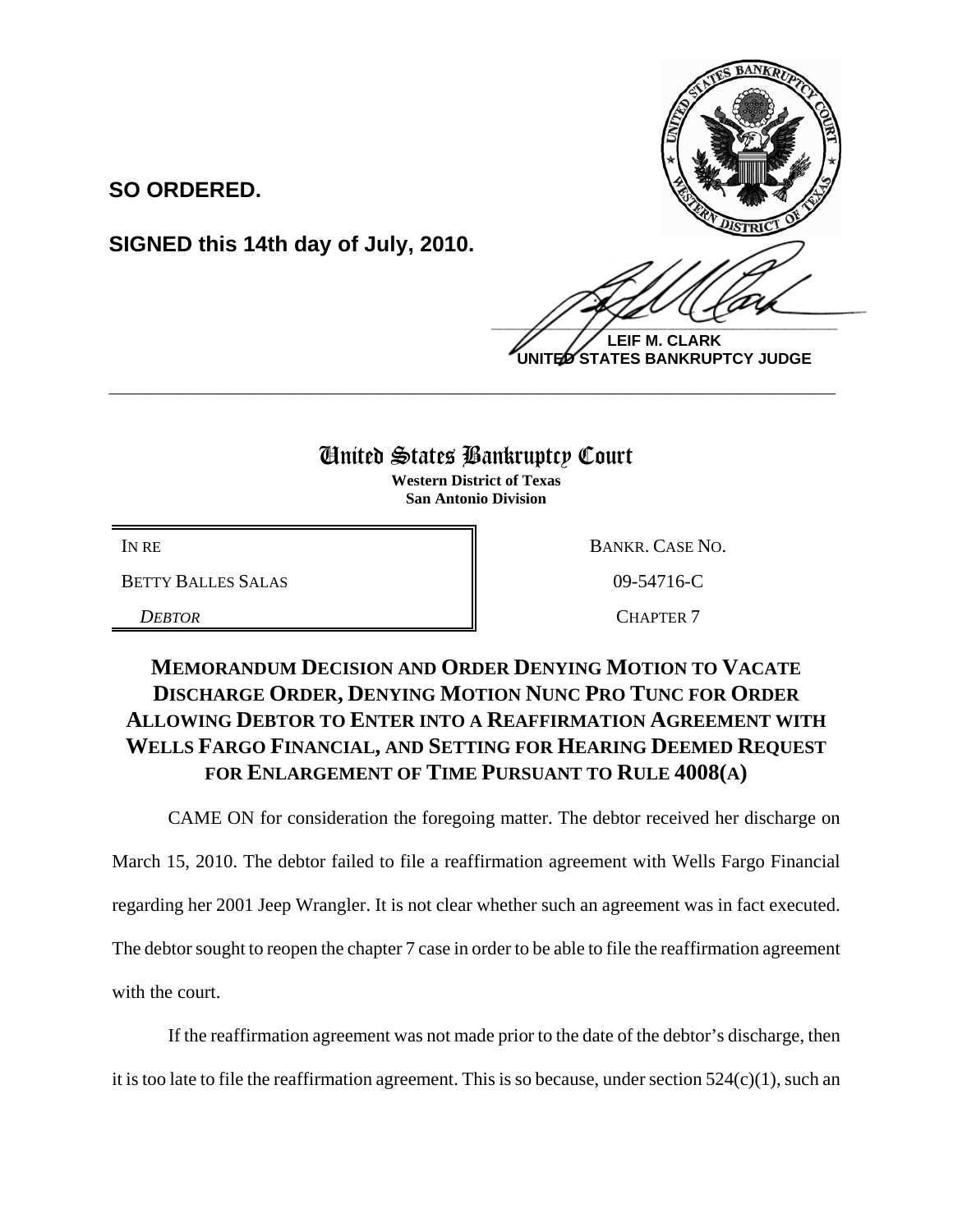agreement must be made prior to the entry of a debtor's discharge in order to be effective. "Made" means signed by the parties to the agreement. *See In re Herrera*, Bankr. Case No. 05-31649-C (slip op., at p. 5-6) (Bankr. W.D.Tex. Dec. 14, 2007); *see also Whitehouse v. LaRoche*, 277 F.3d 568, 574 (1<sup>st</sup> Cir. 2002); *Lichtenstein v.Barbanel*, 161 Fed. Appx. 461 (6<sup>th</sup> Cir. 2005); *In re Turner*, 156 F.3d 713, 718 (7th Cir. 1998); *Lee v. Yeutter*, 917 F.2d 1104, 1106 n.3 (8th Cir. 1990); *Republic Bank of Ca. v. Getzoff (In re Getzoff)*, 180 B.R. 572, 574-75 (9th Cir. B.A.P. 1995); *Schott v. WyHy Fed. Credit Union (In re Schott)*, 282 B.R. 1, 7 (10<sup>th</sup> Cir. B.A.P. 2002). As this court observed in *Herrera*,

Because reaffirmation agreements are effectively waivers of discharge with respect to a particular creditor, they are exceptions to the "fresh start" policy of the bankruptcy process. As such, the reaffirmation exception is strictly construed, and the requirements imposed for their enforceability are themselves enforced rigidly. *See Matter of Duke*, 79 F.3d at 44; *In re Jamo*, 283 F.3d 392, 398 (1st Cir. 2002) (citations omitted); *see also In re Bennett*, 298 F.3d 1059, 1067 (9th Cir. 2002) (citing *Republic Bank of Cal. v. Getzoff (In re Getzoff)*, 180 B.R. 572, 574 (9th Cir. B.A.P. 1995)).

*Herrera*, slip op., at p. 6. Without having seen the reaffirmation agreement sought to be filed here, the court cannot say whether the proposed reaffirmation is effective or not. What the court *can* say at this point is that, if it was not executed prior to March 15, 2010, it will not matter whether it is filed or not. It will not be a valid or effective reaffirmation agreement.<sup>1</sup>

If the agreement *was* executed prior to March 15, 2010, however, then it will be possible for the debtor to file the reaffirmation agreement at this late date, provided the court grants relief under Rule 4008(a). That rule states that "the court may, at any time and in its discretion, enlarge the time to file a reaffirmation agreement." FED.R.BANKR.P. 4008(a). It is a prerequisite for its enforceability that a reaffirmation agreement be filed with the clerk of court. *See* 11 U.S.C. § 524(c)(3); *see also*

<sup>&</sup>lt;sup>1</sup> It is for this reason as well that the motion to vacate the debtor's discharge is here denied. Vacation of the discharge will not cure a reaffirmation agreement that was not executed before the actual entry of the discharge. *See In re Herrera*, *supra*. Rule 4008(a) itself does not require vacation of the discharge as a prerequisite to the court's entering an order enlarging the time for the parties to *file* a reaffirmation agreement. Thus, vacation of the debtor's discharge is irrelevant to whether a reaffirmation agreement can be filed late.